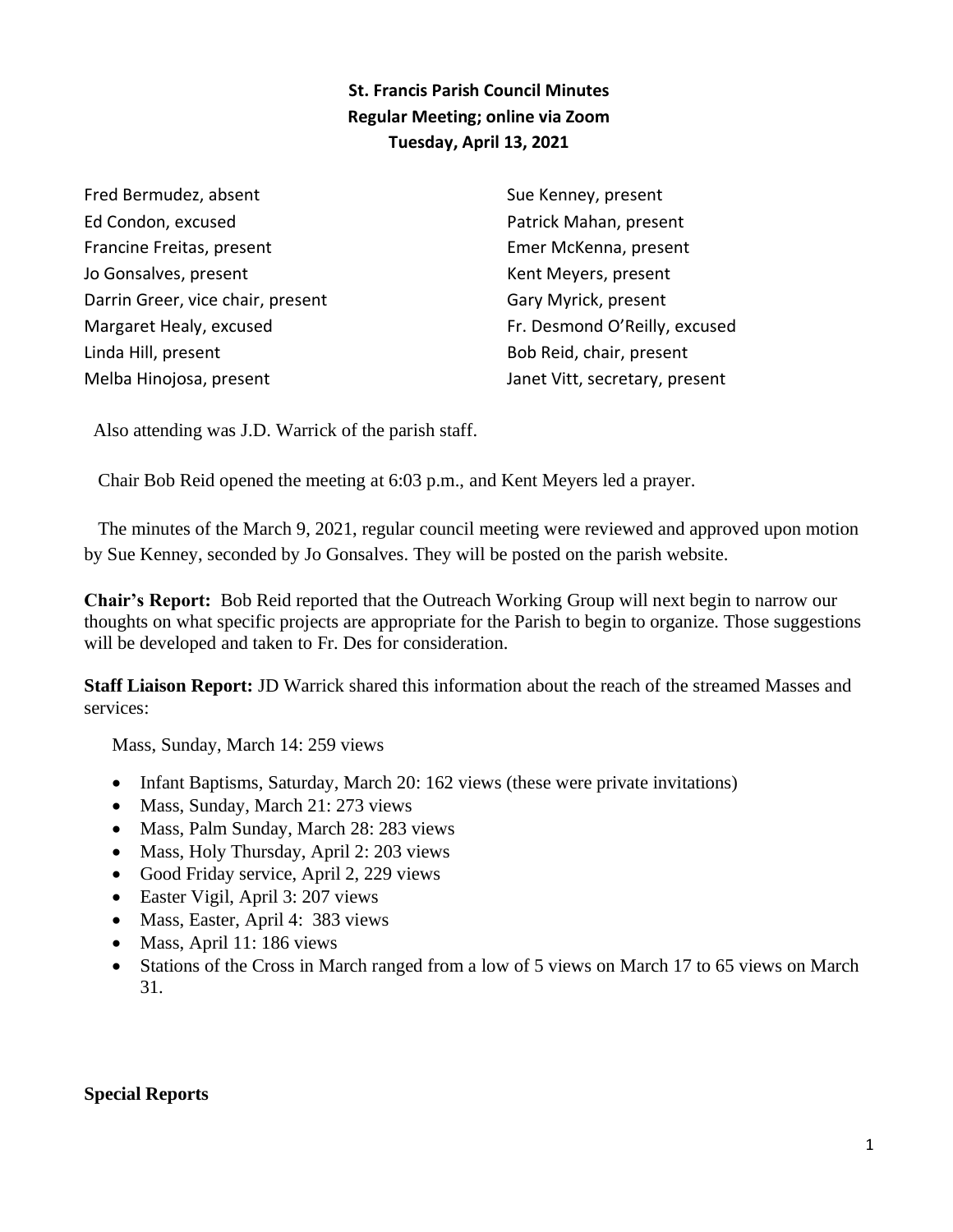- **2021 Gala** Janet Vitt: See attached report.
- **Parish Connect, Stewardship Committee** Patrick Mahan said that responses and special requests from parishioners who have been contacted so far have been passed along to appropriate staff personnel or in the case of prayers, have been entered into the Parish Book of Prayer in the church to be included in all Prayers of the Faithful. He said many of the volunteers who have conducted the calling effort have received very favorable comments by parish members. The Parish Connect effort will continue until volunteers have tried to contact all members.
- **Food Drive** Linda Hill: Added to the bulletin and parish website will be information about how one can donate food through the Stanford Settlement's Food Wish list on Amazon.

#### **Standing Committee Reports**

- Finance Council Janet Vitt No report beyond that the meeting is April 27.
- Liaison to School Kent Meyers See attached report.
- Faith Formation –Emer McKenna and Kent Meyers said confirmation for 27 students was a success with a flawless stream for families who could not be in the church. Some family members were in Brunsman Hall seeing a close-up view in livestreaming. Some of those folks noted that their view via streaming was much better than they would have had if they'd been allowed in the church because of social distancing. Other family members were able to "attend" the sacramental service from various parts of the country. Kent explained that the Chrism oil was distributed via surgical swabs to protect again health issues.

 Emer said first Communion will be in May, likely over two weekends to accommodate pandemic spacing requirements. All services will be livestreamed by invitation.

 The next council meeting will be at 6 p.m., Tuesday, May 11, 2021, by Zoom. Darrin Greer and Bob Reid will provide the opening and closing prayers, respectively.

 There being no more business, Jo Gonsalves led the Council in a closing prayer, and the meeting was adjourned at 7:17p.m.

Respectfully submitted,

Janet Vitt, secretary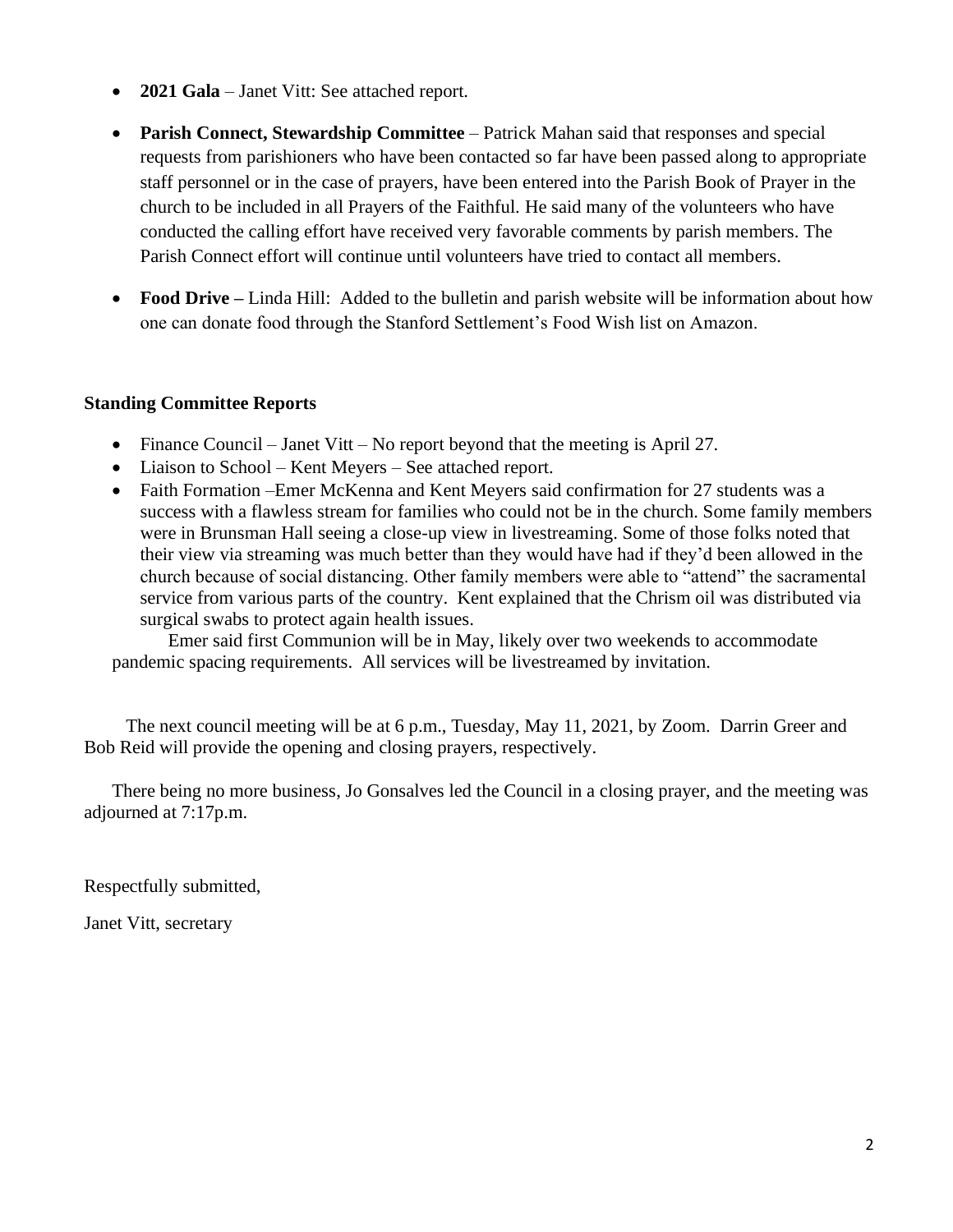# **Report on 2021 Joint Gala for Parish Pastoral Council**

 The Joint Parish-School Gala was successfully completed on March 27, 2021, with a live-streamed event from the production studio of the Golden 1 Center in downtown Sacramento.

 Final figures aren't yet tallied, with a few expenses still to be determined. A few silent auction items were not picked up on March 28, and Clayton has communicated with the winners of those items. The school also has a few items to be claimed.

 The Silent Auction, Live auction Foothills Sunset Dinner, the Dinner with Fr. Des, Wishlist and donations just over \$11,000. The Parish share of the cash raffle revenue will be added to that, which means the Gala took in more than double the expectation of the Parish organizing committee.

 The school hopes to return to its usual time of year for its fundraiser and is looking its 2021-22 Academic year gala around Halloween. That leaves the parish traditional timing open, somewhere before but close to Ash Wednesday, which in 2022 is March 2. The Hilton Hotel is being contacted about late February availability.

 That said, the six-member Gala Committee cannot proceed without more volunteers to join the committee. Any help recruiting will be appreciated. Interested individuals can contact Clayton Whitehead or me.

Submitted by Janet Vitt